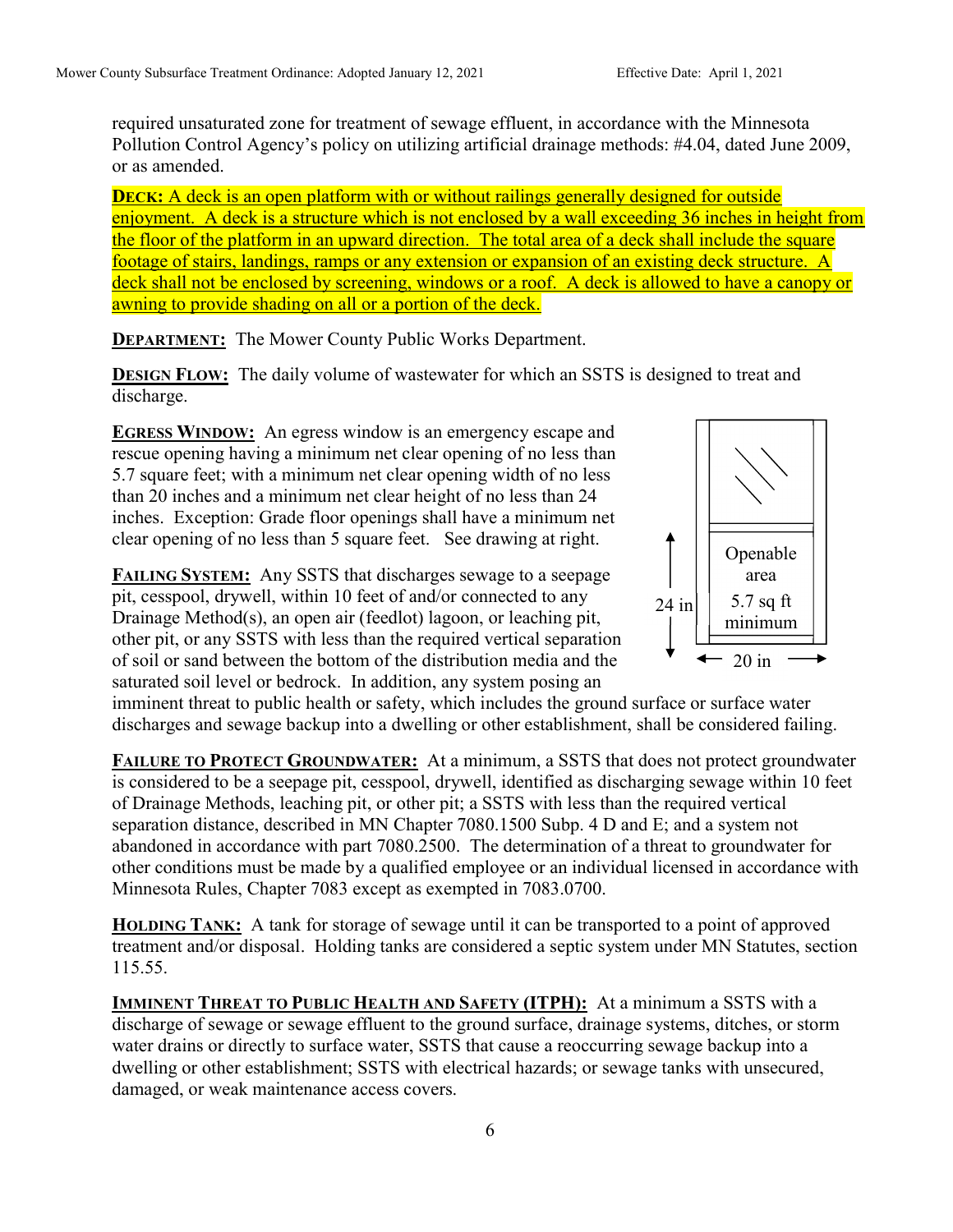| 3400-3499 | Fabricated metal Products (except Machinery, and Transportation<br>Equipment)                                     |
|-----------|-------------------------------------------------------------------------------------------------------------------|
| 3500-3599 | Industrial and Commercial Machinery and Computer Equipment                                                        |
| 3700-3799 | <b>Transportation Equipment</b>                                                                                   |
| 3800-3899 | Measuring, Analyzing, and Controlling Instruments; Photographic,<br>Medical and Optical Goods; Watches and Clocks |
| 3900-3999 | Miscellaneous Manufacturing Industries                                                                            |

Note: Industrial Wastes listed above shall not be disposed of within an SSTS system. Such wastes need to be properly managed separately.

INSPECTOR: An individual qualified to review proposed plans and inspects SSTS and who meets the licensure and registration requirements of the MPCA. Also, the person or persons registered by the MPCA with specialty area endorsements applicable to the work being conducted and assigned the responsibility for the administration of this Ordinance by the Director of this Department.

LAND APPLICATION: The spreading or placement of domestic septage on or into the soil surface.

LAND USE DEVELOPMENT (ZONING) APPLICATION: The term includes, but is not limited to applications for the following: construction permits, SSTS permits, vegetative alteration permits, topographic alteration permits, or other types of zoning permits, conditional use permits, amendments to this Ordinance, variances from the provisions of this ordinance, and the subdivision of real estate. The application is not considered complete and will not be accepted by the Department unless all fees are paid, preliminary reviews and approvals completed, submitted and association supporting information and documents, and such other information as required by the Department.

LOT: Lot means a parcel of land in a plat recorded in the office of the County Recorder or Registrar of Titles or a parcel of land created and conveyed, using a specific legal description, for a building site to be served by an ISTS.

MALFUNCTION: The partial or complete loss of function of a SSTS component, which requires a corrective action to restore its intended function.

**MANAGEMENT PLAN:** A plan that describes necessary and recommended routine operational and maintenance requirements, periodic examination, adjustment, and testing, and the frequency of each to ensure system performance meets the treatment expectations, including a planned course of action to prevent an illegal discharge.

MINOR STRUCTURES: Self-standing storage, utility, or greenhouse structure 200 square feet or less and less than 14 feet in height at peak per property; Decks which total 200 sq. ft. or less; Playground equipment / playhouses, swimming pools (both in-ground and above).

MINOR REPAIR: The repair or replacement of an existing damaged or faulty component/part of a SSTS that will return the SSTS to its operable condition. The repair shall not alter the original area, dimensions, design, specifications or concept of the SSTS.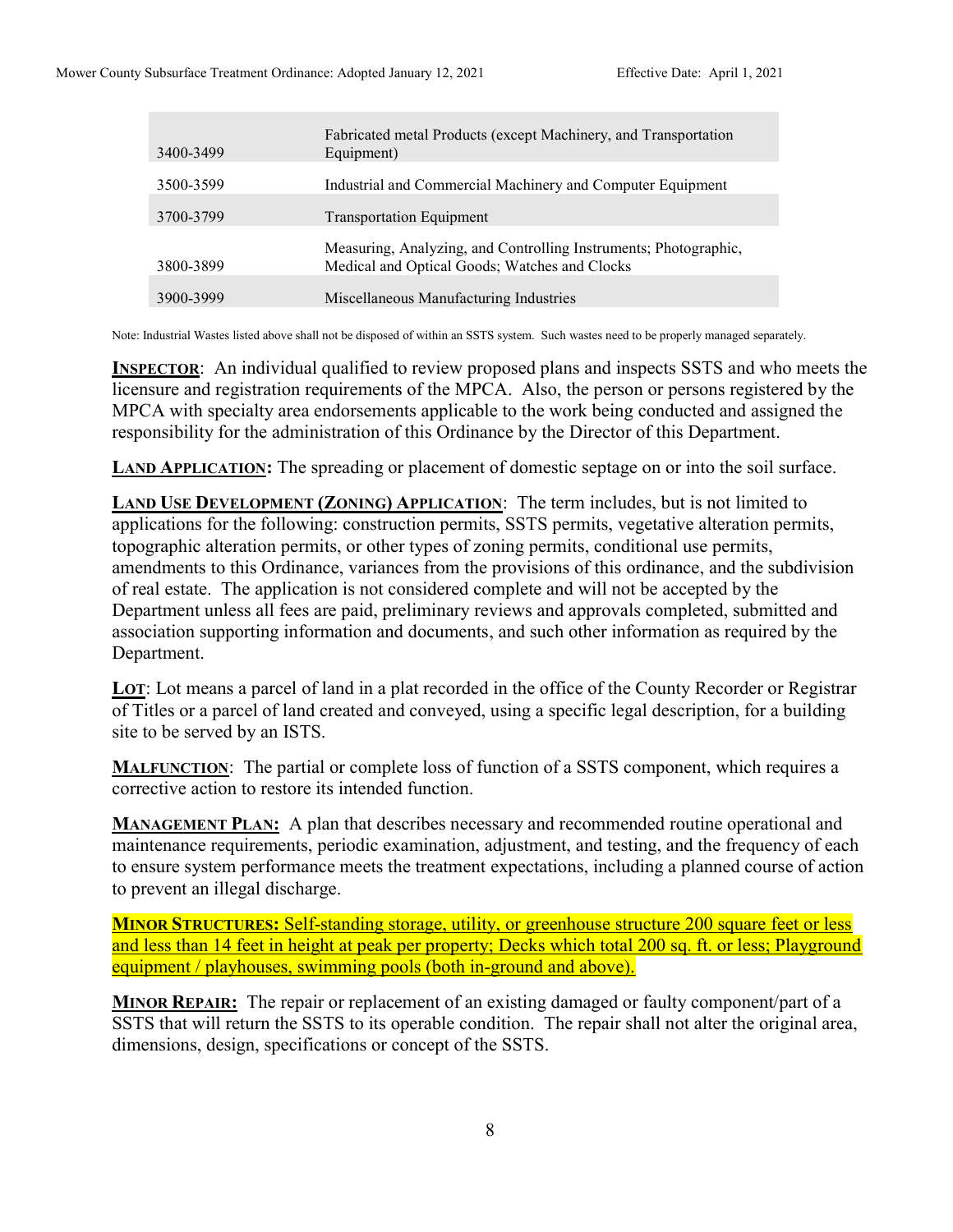basement, open air feedlot lagoon, etc.) is observed by the Department, or Department's Authorized Agent.

- b. The Department deems it appropriate, for reasons such as, receiving compliant or other information of system non-compliance.
- 2. CONSTRUCTION / MODIFICATION TO THE SSTS. The Department or Department's Authorized Agent shall perform a compliance inspection when:
	- a. A SSTS is newly installed, expanded or portions are replaced which required a SSTS permit.
- 3. PRIOR TO TIME OF PROPERTY TRANSFER. A property owner shall contact an appropriately licensed SSTS inspector, of their choosing, at their expense, when:
	- a. The SSTS is greater than five (5) years old; or
	- b. A compliance inspection has not been conducted within the past three (3) years on an existing SSTS.
- 4. WHEN OBTAINING LAND USE PERMITS. A property owner shall contact an appropriately licensed SSTS inspector, of their choosing, at their expense, when there is not a current Certificate of Compliance (COC) on file with Mower County when obtaining land use permits as stipulated below:
	- a. In designated Shoreland Overlay Zoning Districts: Any time a zoning permit is required for any improvement to the property. This includes variances and conditional use permits, but shall exclude land alteration permits.
	- b. In non-Shoreland Overlay Areas: Non-shoreland areas will be subject to a SSTS compliance inspection when the SSTS is 20 years old or greater any time a zoning permit, variance or conditional use permit is required for improvement to or use of the property. **Minor Structures that are exempted from Zoning Permit are also** exempted from the COC requirement.
	- c. For non-conforming Lot sized parcels: On a non-conforming lot that does not meet the minimum lot size requirement of the zoning ordinance before application for a zoning permit for any improvement to the property. This provision also includes conditional use permits and variance requests.
	- d. There are increases to the number of bedrooms: Any time there is an increase in the number of bedrooms for which the existing septic system was designed for.
	- e. When there is an increase in water use: Any time there is an increase to the amount of water or a change in use which may impact the performance of the system than for what the SSTS was designed to accommodate.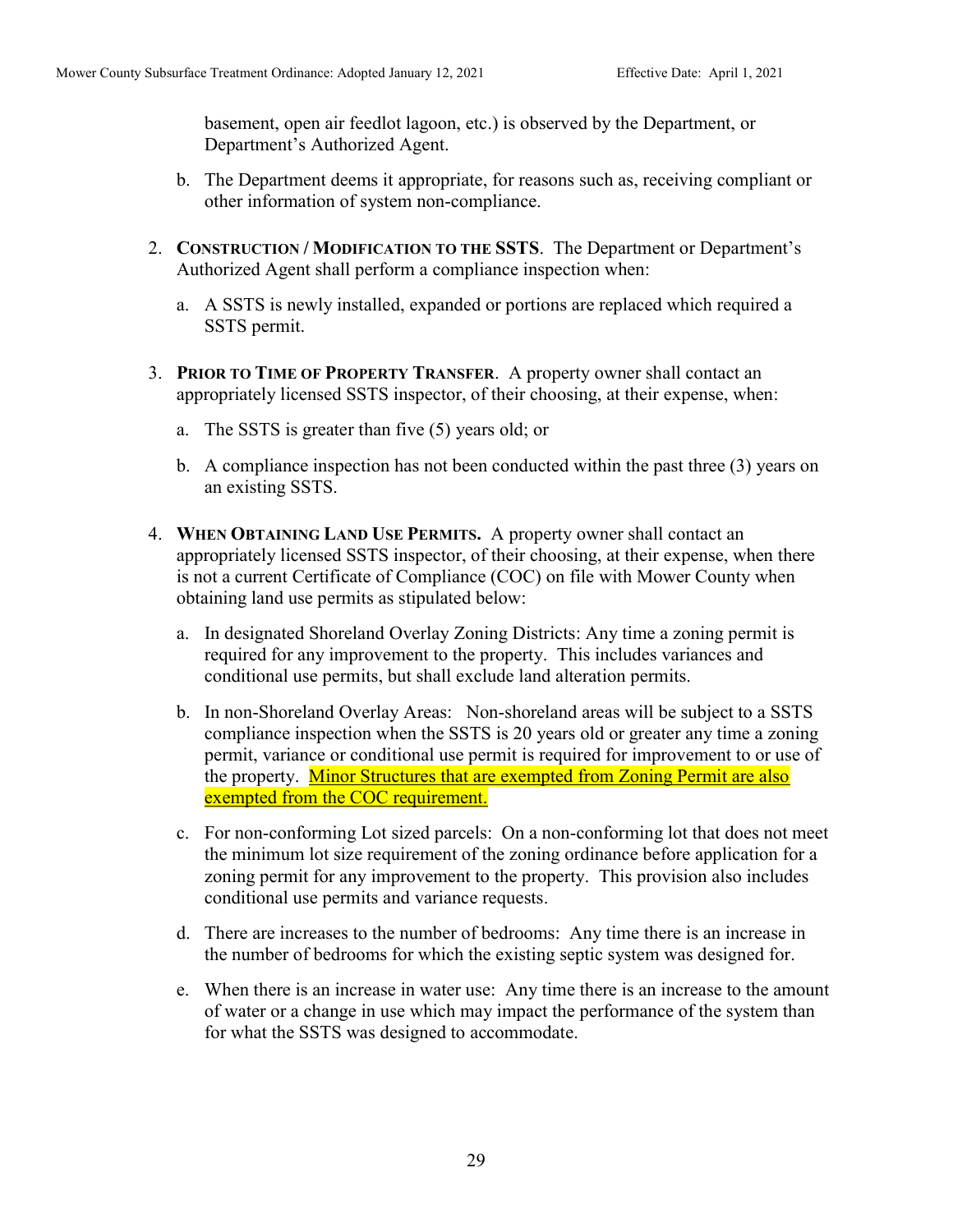- i. This exemption does not include transfer from an individual to a multi-person trust to owners who did not previously exist. I.E. John Doe to John Doe Family Trust.
- h. The transfer occurs due to a tax forfeiture process.
- i. All sewage generated on the property is collected and treated in a municipal wastewater treatment system or a subordinate service district owned and operated by the Township of Lansing.

## 4.05 COMPLIANCE INSPECTION REQUIREMENTS FOR TRANSFER OF PROPERTY

If the exemptions listed in Section 4.04 do not apply to the property being transferred:

 Prior to "Transfer of Property" occurring in Mower County; the property's SSTS shall be evaluated by a licensed and appropriately qualified SSTS Inspector who performs and completes a Compliance Inspection to determine the system is in compliance or non-compliant.

This inspection shall be completed by a licensed and appropriately qualified inspector for the type of system existing. This inspector shall be of the landowner's choosing and shall also be at the at the landowner's (grantor's/seller's) expense.

In Mower County, a Certificate of Compliance is required to be submitted to the Department within 15 calendar days of completion of the compliance inspection by the SSTS contractor and before transfer of ownership of the property/title for properties containing or dependent upon an SSTS.

# 4.06 MAY 1 THRU OCTOBER 31: ESCROW REQUIRED WHEN CERTIFICATE OF COMPLIANCE IS NOT PROVIDED PRIOR TO RECORDING TRANSFER OF PROPERTY OR ISSUANCE OF LAND USE PERMIT.

- 1. If a grantor(s)/seller(s) or grantor's/seller's agent fails to provide a Certificate of Compliance, the grantor(s)/seller(s) or grantor's/seller's agent shall provide the grantee(s)/buyer(s) security in the form of an escrow agreement to assure the installation and inspection of a compliant SSTS. Copy of that escrow agreement shall be provided to the Department prior to the transfer of property.
- 2. The security shall be placed in an escrow with a licensed real estate closer, licensed attorney-at-law, or federal or state chartered financial institution.
- 3. The amount escrowed shall be equal to:
	- a. One hundred twenty-five percent (125%) of a written estimate to inspect, design, and install a compliant SSTS provided by a licensed designer and installer; or
	- b. One hundred fifty percent (150%) of the average cost of a mound system, as determined annually by the Department, when a written estimate is not provided by a licensed designer and installer.
	- c. For Land Use Permit applications only; the amount escrowed shall be equal to 10% of a written estimate to install a new SSTS. The escrow account for Land Use Permits is non-refundable if the SSTS is not installed within the timeline specified by Section 4.12 and 4.13.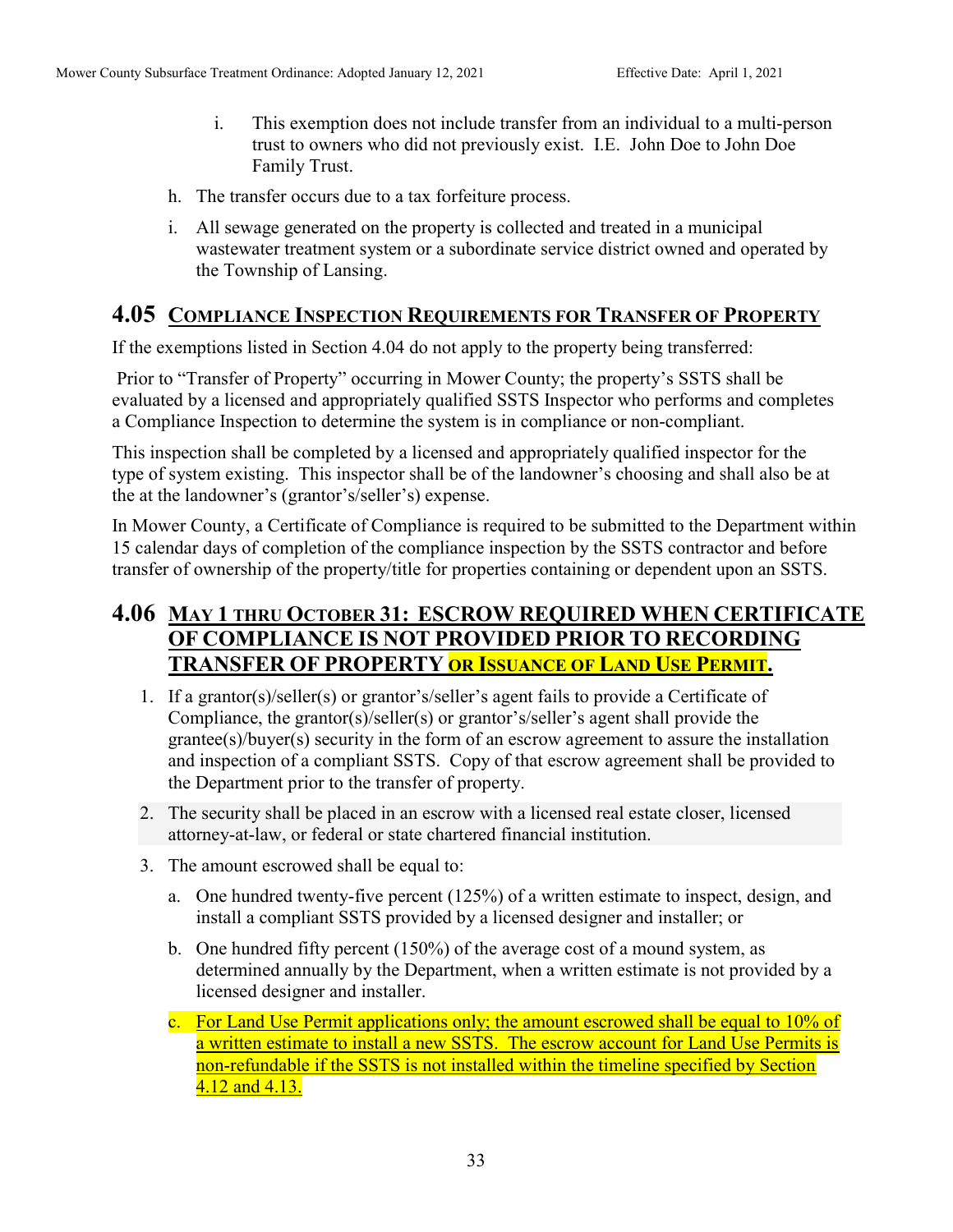- 4. Name of the contracted septic inspector and his/her contact information;
- 5. Results of a compliance inspection are required to be submitted to the Department within 30 calendar days after the date of property transfer.
- 6. After a Certificate of Compliance resulting from a compliance inspection has been provided to the Department, the escrow agent shall obtain permission from the Department prior to the release of the escrowed funds.
- 7. Any SSTS which receives a Notice of Non-compliance after the property is transferred shall require upgrade/replacement within the timeline specified in Section 4.70, 4; but the date shall be calculated from the date the property was transferred; not the date of inspection.
- 8. After a replacement/upgraded SSTS has been installed within the required timeline specified in Section 4.70, 4, which allows for a Certificate of Compliance to be issued by the County, the escrow agent shall obtain permission from the Department prior to release of the escrowed funds.
	- a. In certain cases when the building(s) being serviced by an SSTS are being removed, have been destroyed or no longer have plumbing or plumbing fixtures; and for dwellings that will no longer be habitable and the water source to the dwelling is permanently disconnected: the system may be properly abandoned by a licensed septic contractor. An abandonment form shall be completed, signed and submitted to Mower County within 15-days of the date of abandonment and prior to the transfer of property.

Failure to do so will be subject to enforcement action in accordance with this Ordinance.

### 4.07 NOVEMBER 1 THRU APRIL 30: ESCROW REQUIRED WHEN PROPERTY TRANSFERS OR LAND USE PERMIT IS REQUESTED DURING FROZEN SOILS.

- 1. All property transfers subject to this Section between November 1st and April 30, when an SSTS compliance inspection is not possible due to frozen soil conditions, shall require an escrow agreement to assure the inspection and installation of a compliant SSTS.
- 2. The security shall be placed in an escrow with a licensed real estate closer, licensed attorney-at-law, or federal or state chartered financial institution.
- 3. The amount escrowed shall be equal to:
	- a. One hundred twenty-five percent (125%) of a written estimate to inspect, design, and install a compliant SSTS provided by a licensed designer, and installer or
	- b. One hundred fifty percent (150%) of the average mound system, as determined annually by the Department, when a written estimate is not provided by a licensed designer, and installer.
	- c. For Land Use Permit applications only (*during frozen soils*); the amount escrowed shall be determined annually by the Mower County Board of Commissioners. The escrow account for Land Use Permits is non-refundable if the SSTS is not inspected by July  $1<sup>st</sup>$ , and if the system is not then installed within the timeline specified by Section 4.12 and 4.13.